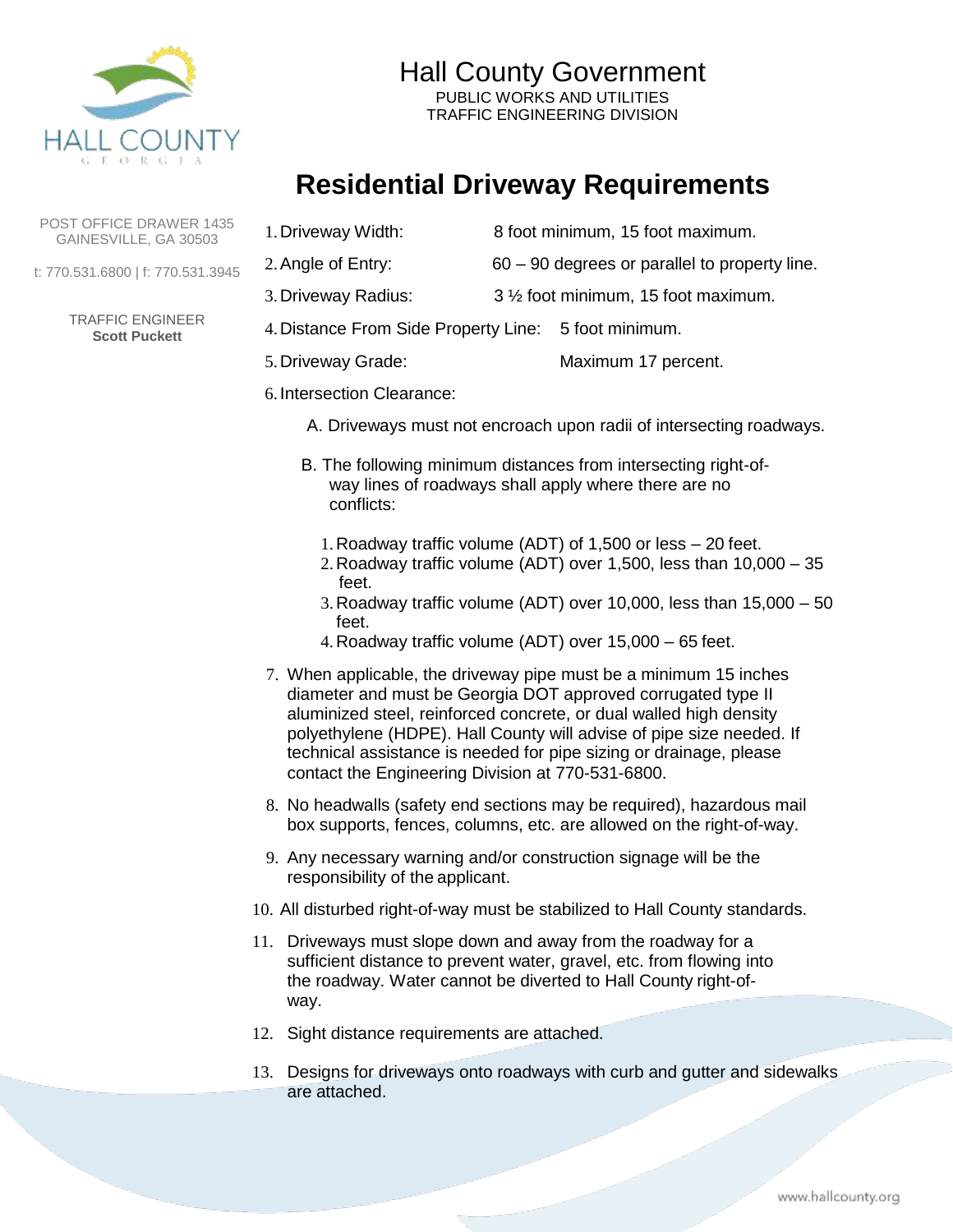

## Hall County Government PUBLIC WORKS AND UTILITIES TRAFFIC ENGINEERING DIVISION

## **Intersection Sight Distance:**

POST OFFICE DRAWER 1435 GAINESVILLE, GA 30503

t: 770.531.6800 | f: 770.531.3945

TRAFFIC ENGINEER **Scott Puckett**

Intersection sight distance for a passenger car entering the intersection road from a driveway will be measured assuming a driver's eye height of 3.5 feet above the driveway surface and that the object to be seen is 3.5 feet above the intersecting road surface. The driver's eye location will be measured 10 feet from the edge of the traveled portion of the intersecting road for residential driveways. Intersection Sight Distance shown in the following table is for a stopped passenger car entering a two-lane roadway with no median and grades of 3 percent or less. For other conditions, adjustment factors must be applied.



| INTERSECTION SIGHT DISTANCE FOR PASSENGER CARS |                                                         |
|------------------------------------------------|---------------------------------------------------------|
| <b>Design Speed</b><br>(mph)                   | <b>Intersection Sight Distance</b><br>(f <sup>t</sup> ) |
| 25                                             | 276                                                     |
| 30                                             | 331                                                     |
| 35                                             | 386                                                     |
| 40                                             | 441                                                     |
| 45                                             | 496                                                     |
| 50                                             | 551                                                     |
| 55                                             | 606                                                     |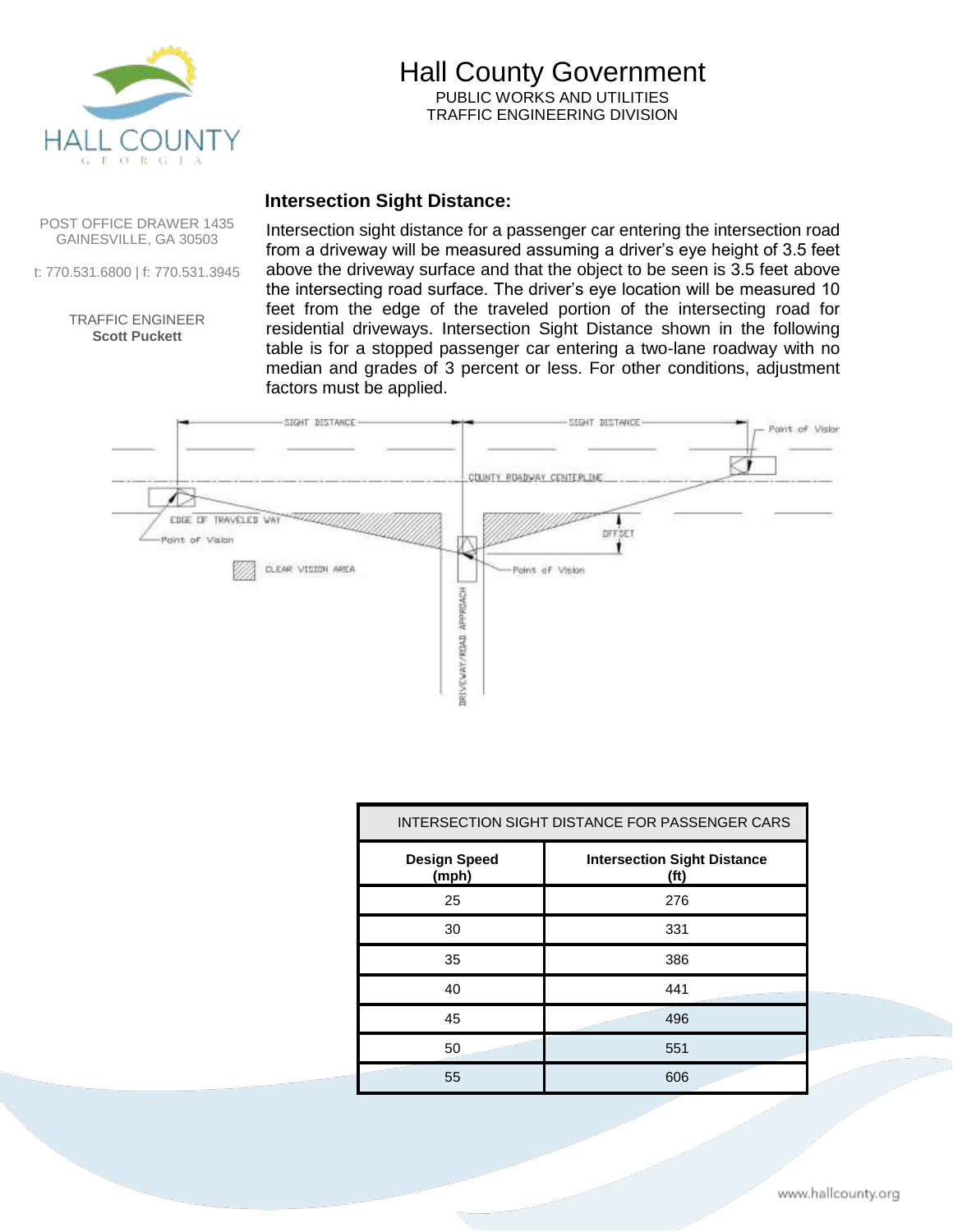

## Hall County Government PUBLIC WORKS AND UTILITIES TRAFFIC ENGINEERING DIVISION

## **Stopping Sight Distance:**

Sight distance shall be provided for vehicles traveling on the intersecting road approaching the driveway. This sight distance is the length of the roadway ahead that is visible to the driver. The available sight distance on a roadway should be sufficiently long to enable a vehicle traveling at or near the design speed to stop before reaching a stationary object in its path. In computing and measuring this sight distance, the height of the driver's eye is estimated to be 3.5 feet and the height of object to be seen by the driver is 2 feet.

DRIVER'S UNOBSTRUCTED LINE OF SIGHT 2 FEET **DRIVERS EYE LEVEL** PROFILE OF MAINLINE ROADWAY 3.5 FEET NOTES: 1. FOR PASSENGER VEHICLES USE 3.5 FEET FOR DRIVERS EYE LEVEL AND 2 FEET FOR OBJECT HEIGHT. **DRIVEWAY ROADWAY** 2. FOR SINGLE-UNIT AND COMBINATION TRUCKS USE  $8$  FEET FOR DRIVERS EYE LEVEL AND  $2$  FEET FOR OBJECT HEIGHT. EYE HEIGHT 3'5"  $3.$  IF THERE IS NO POSTED SPEED LIMIT USE THE  $85\mathrm{TH}$  PERCENTILE SPEED. STOPPING SIGHT DISTANCE MEASURED ALONG ROADWAY 4. DIAGRAMS ARE NOT TO SCALE. ОВЛЕСТ НЕІGНТ 2 3'5" EYE HEIGHT **MAINLINE ROADWAY** Œ F DRIVEWAY OR<br>ROADWAY

| STOPPING SIGHT DISTANCE FOR PASSENGER<br><b>CARS</b> |                              |
|------------------------------------------------------|------------------------------|
| Design Speed<br>(mph)                                | Stopping Sight Distance (ft) |
| 25                                                   | 155                          |
| 30                                                   | 200                          |
| 35                                                   | 250                          |
| 40                                                   | 305                          |
| 45                                                   | 360                          |
| 50                                                   | 425                          |
| 55                                                   | 495                          |

POST OFFICE DRAWER 1435 GAINESVILLE, GA 30503

t: 770.531.6800 | f: 770.531.3945

#### TRAFFIC ENGINEER **Scott Puckett**